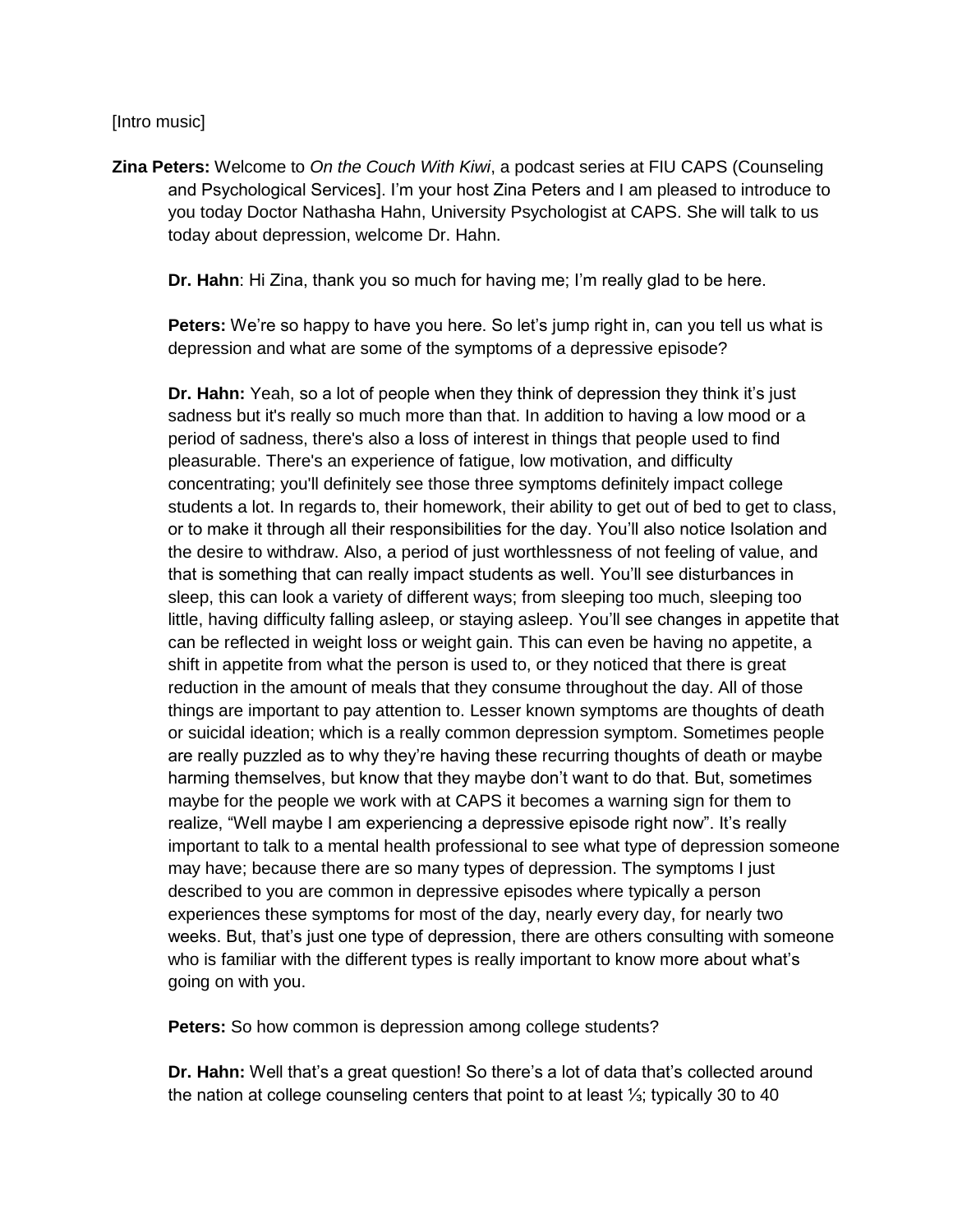percent of students coming in to concerns at college counseling centers are reporting depressive episodes. So, the number is pretty high.

**Peters:** What are some of the ways depression is impacted by gender?

**Dr. Hahn:** That's another really good question, for those who are transgender or gender nonconforming you will definitely see that those students will experience higher symptoms of depression. A lot of that comes from societal treatment and just all the challenges that come with exploring their own identity; and just embracing who they are. Also, the conflicts that come around that transition at times. For those who identify as cis female you will see a lot of anxiety and physical symptoms; perhaps some eating related disorders that come up. A lot of times people think that women will experience depression more than men. Even though, there is a lot of data that indicates that; women are more socialized to share their distress so they're more likely to report. As opposed to those who identify as cis male they are typically more socialized to undereport, have greater sense of shame even acknowledging they are in distress. How some of that may manifest is that you will see more anger, irritability, more aggression, maybe more substance use. And those are different ways that when you think about the spectrum of gender how depression can intertwine or be impacted.

**Peters:** What about in respect to culture? Is there a difference in the expression of depression among cultures?

**Dr. Hahn:** Especially when we're working in a university like FIU where the population is so diverse, we see a lot of cultural manifestation of depression that can be different from some of the symptoms that I shared with you earlier. Often times those who have identification with eastern Asian cultures or cultures where there is an African background. You'll see a more physical manifestation of the symptoms such as headaches, stomach-aches, and muscle aches are really common. And you'll see less of a connection with emotional states that come with depression such as sadness. Typically, those who have very culturally diverse backgrounds there may not be as much validation around the existence of mental health or around the existence of depression. So oftentimes, people are so invalidated by family, friends, or partners their depression symptoms will tend to manifest differently as well. This is because there's a lot of ignoring and avoiding of what they're experiencing, so really paying attention to the way their culture impacts depression is important.

**Peters:** So what are some of the risks that can come out of unmanaged depression?

**Dr. Hahn:** A part of what makes depression a disorder is particularly if it's disrupting one's normal daily functioning. And so, this could be difficulty in academic performance, school work, in relationships, and partnerships. Essentially, difficulty meeting overall responsibilities that a person may have. If someone does have any sort of physical consequences from their depression that can be resulting out of eating related concerns.